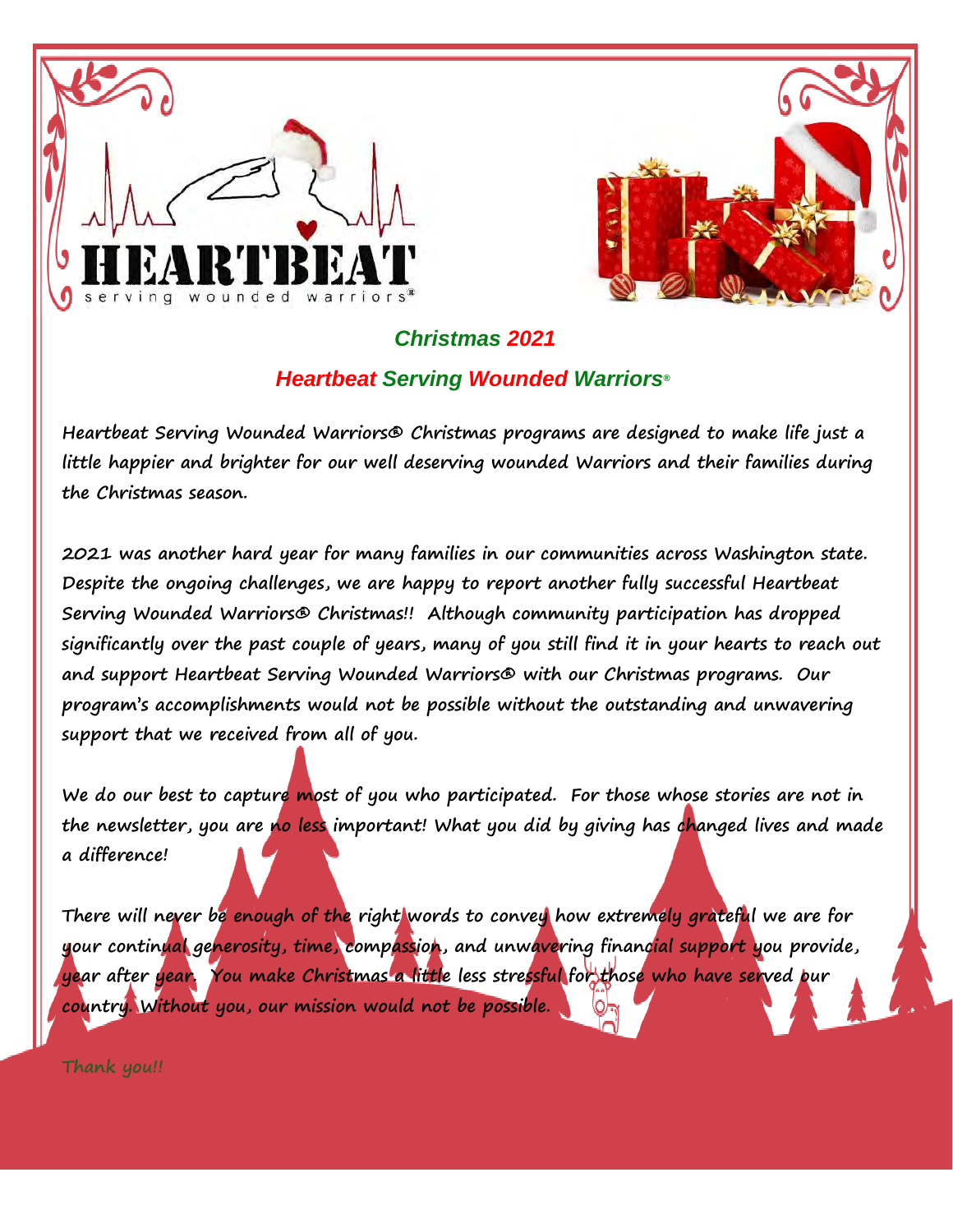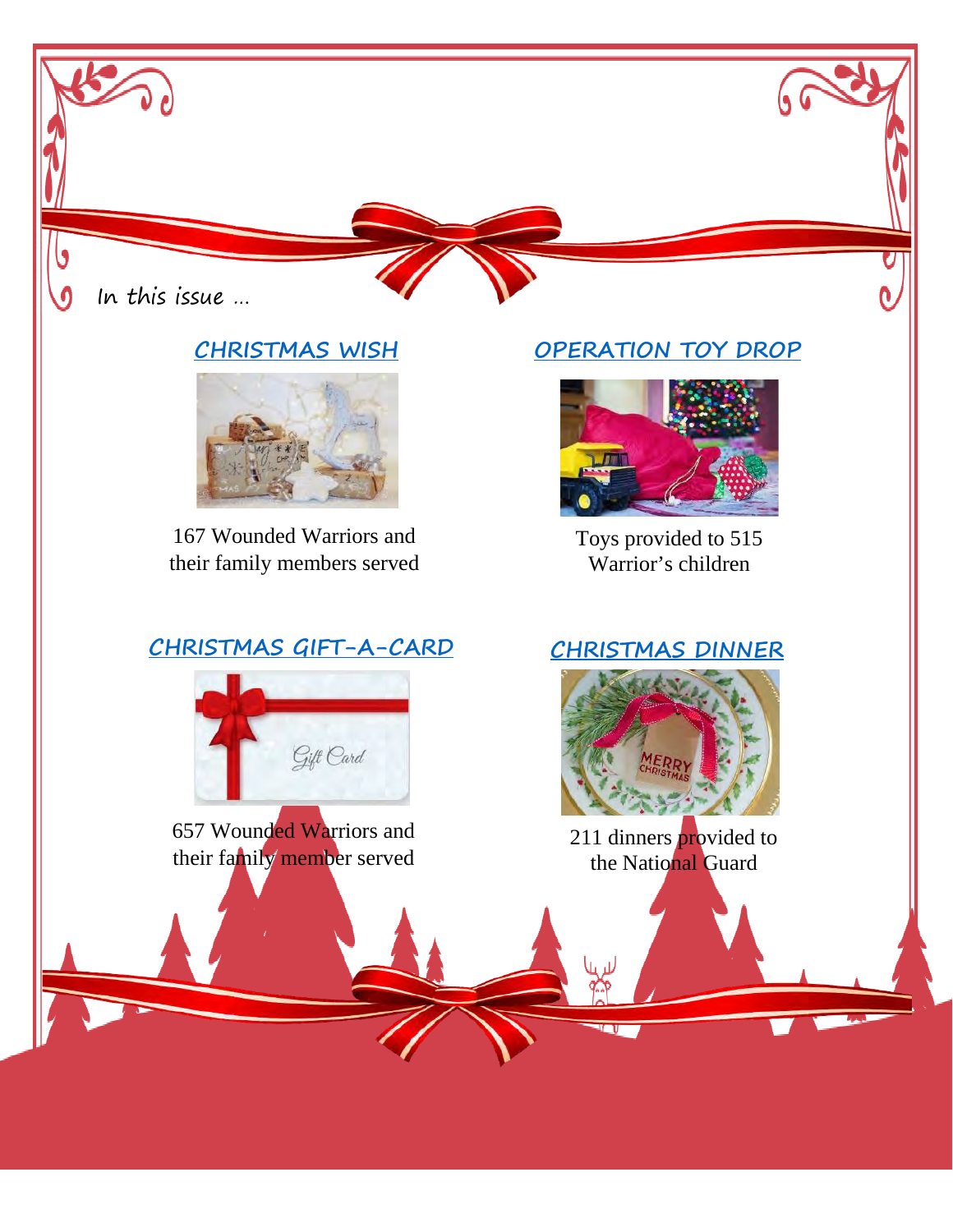# <span id="page-2-0"></span>**CHRISTMAS WISH**

Every year, wonderful individuals, businesses, church groups, and organizations generously donate their time and generosity to help ensure Wounded Warriors and their families that sign up through Heartbeat can have a great Christmas. This year, despite the ongoing challenges that many had throughout this and the previous year, you once again stepped up and let your appreciation and gratitude shine through for many of our Wounded Warrior families. We even had several individuals adopt multiple families this Christmas. You continue to have such an outstanding, positive effect on these courageous families every year.

#### THANK YOU!!

**THANK YOU** to the following organizations for adopting our special families this year:

- *Knights of Columbus Council 6686, Bothell, WA*
- *Knights of Columbus Assembly 3123 Bothell, WA*
- *Knights of Columbus Assembly 1955, Federal Way, WA*
- *PSE (adopted 7 families between the 2 teams!!)*
- *US Family Health Plan (PACMED)*
- *Criminal Justice Training Center Corrections Officers Academy 475*

Heartbeat is so grateful to a **wonderful couple** who donated to help us be able to adopt **several families** towards the end of the program so no family was left behind.

**THANK YOU**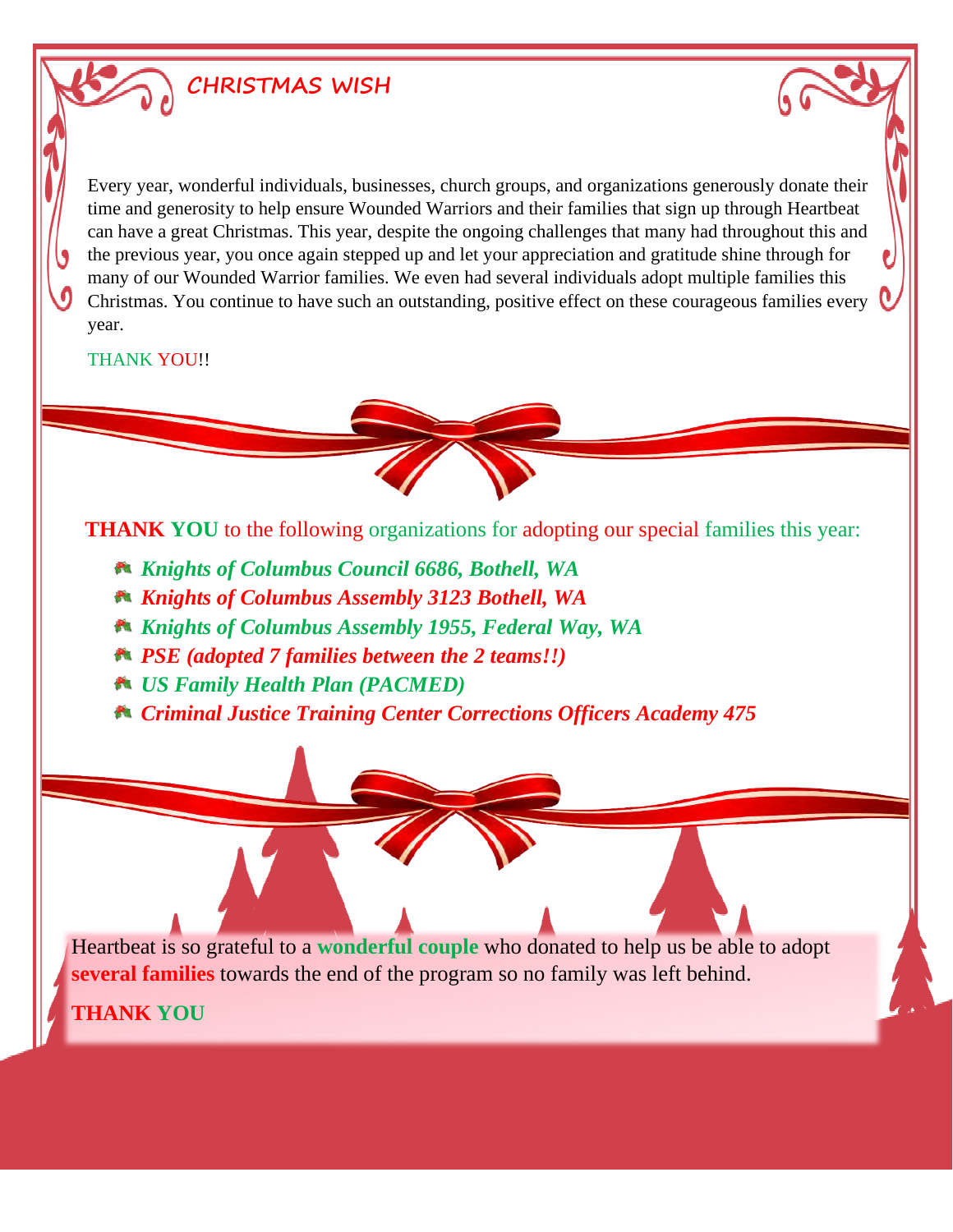# **CHRISTMAS WISH**

#### *Knights of Columbus*

Every Year *Knights of Columbus* Councils give so much for all our Christmas programs.

*Knights of Columbus Council 6686* shared the appreciation (pictured) they received from this year's adopted family.

Bill and Donna reported, "Today we delivered a carful of gifts. It was a brief but heartwarming event!" Bill also shared, "Each of my team members went "above and beyond" **again**…"

**THANK YOU** all so much for your unwavering support over the Christmas season as well as all year long.

Bill, Donna \$friends We would like to takethe appencate you from the bottom of our hearts. We are forever greateful. appy New Year Thank you for Blessing our fam 19 reen



Heartbeat Serving Wounded Warriors**®** Christmas programs provide me an opportunity to give back to the service men and woman who have sacrificed so much for our country. Each year, my family and I adopt at least one family to help bring joy to their Christmas season. We do our best to make sure each gift is as special as each family member.

This year, we received pictures of the kids with priceless smiles on every face. Mom shared that the kids loved everything and said, "It's like they know us so well!!" It is always a joyful journey with each family we adopt and often leads to lasting friendships and forever memories.

~ Communications Manager, Kendra Giersch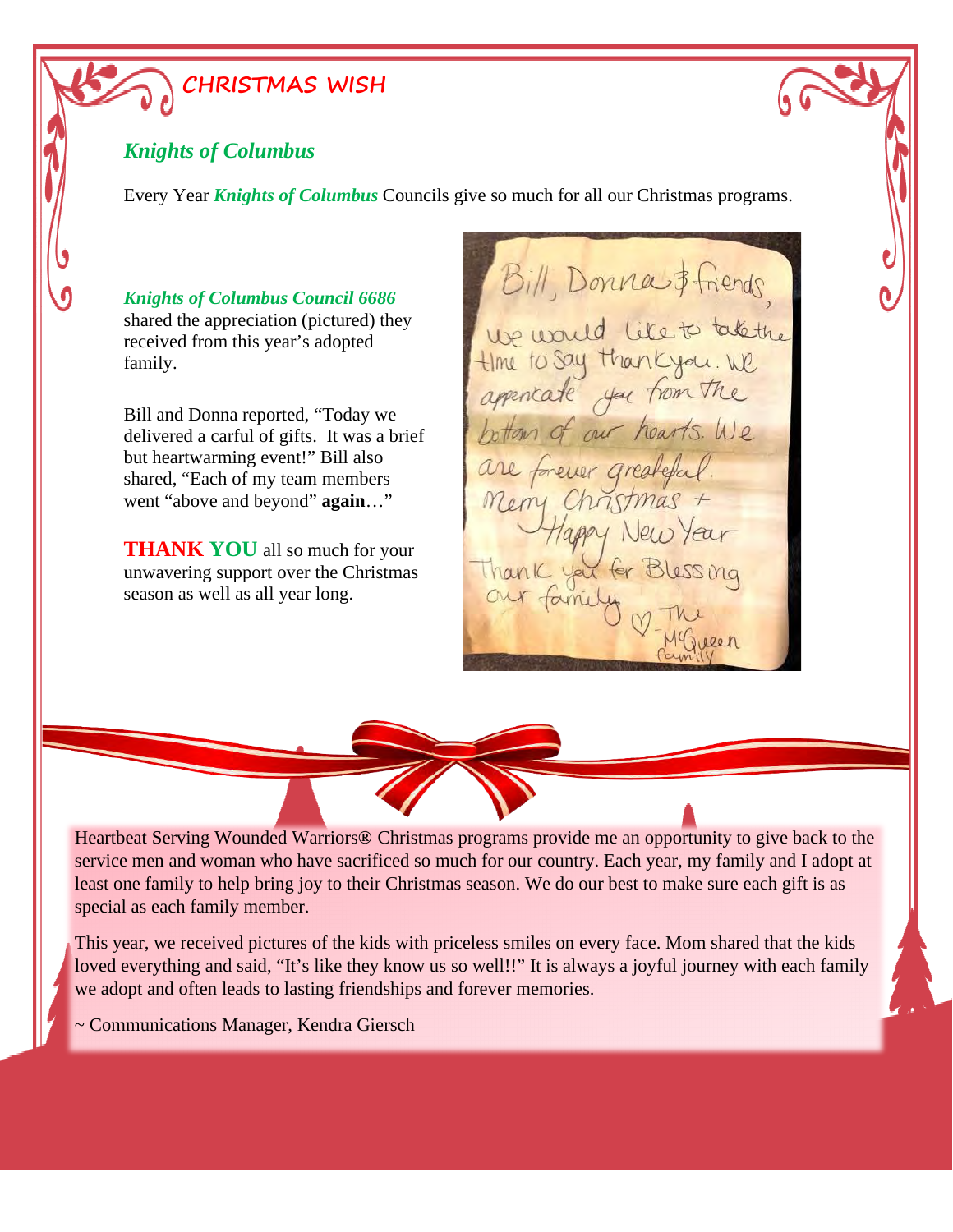<span id="page-4-0"></span>

We were able to provide toys to **over 500** kids!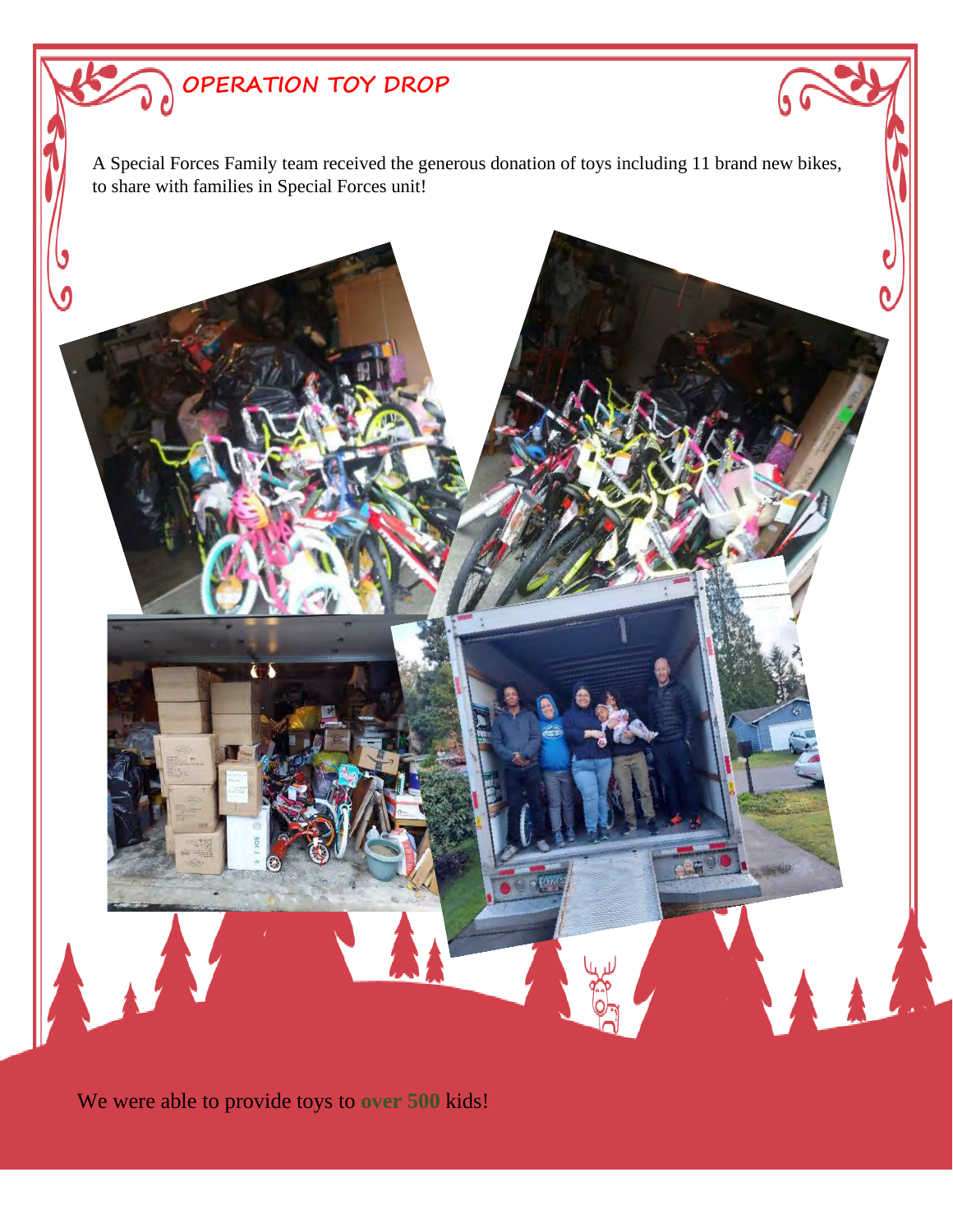# **OPERATION TOY DROP**

All of these toys were donated through the generous support of **Asst. Chief Kevin Crossen**, **South King County Fire and Rescue**!

What an amazing Christmas you all surprised us with. We are so very grateful!





A **huge** shout out **THANK YOU** to **Jim Robinson**, **Tom Appleton**, and **Mrs. Santa Clause Carol Robinson** in this picture. Not pictured: Dave Myers and Santa Clause Tony Robinson who were responsible with connecting the wonderful toys to Heartbeat.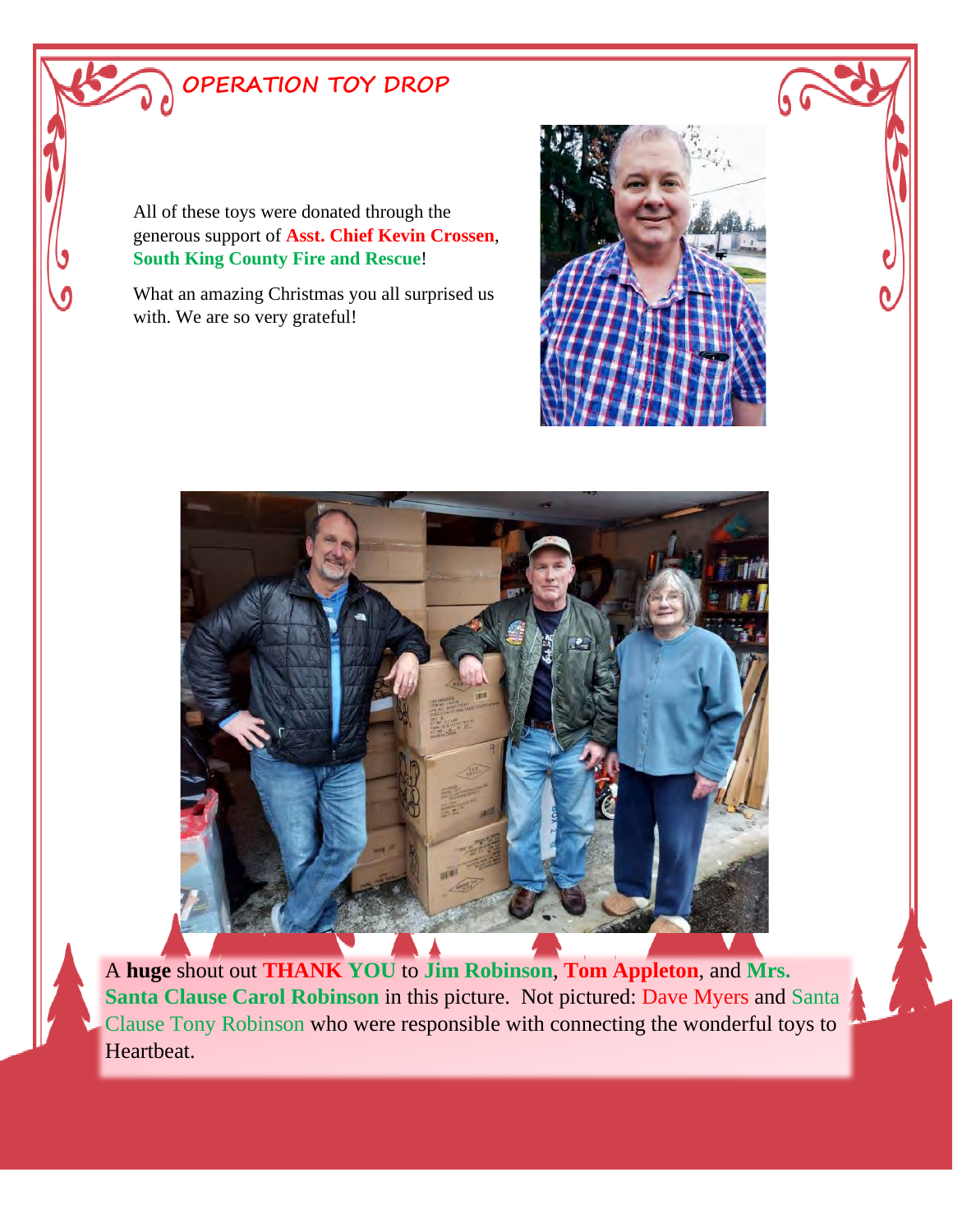<span id="page-6-0"></span>**CHRISTMAS GIFT-A-CARD**



Our Christmas Gift-A-Card program allowed us to give 657 gift cards to our Warrior's and their families this year!

Heartbeat is very grateful to all the individuals who donated to this program, Thank you!

A very special thank you to the following generous groups that made this program possible!

- *The Biella Foundation*
- *Mary Queen of Peace Parish*
- *Alice Kelly Circle of Kent First Baptist Church*
- *Knights of Columbus St Joseph Council Federal Way*
- *St Brendan Catholic Church*
- *Knights of Columbus Council 14046*

**THANK YOU** to all the busy elves at *Project Linus, Everett* led by their committed and generous leader, Diane for the beautiful Christmas pouches for the Christmas Gift A Card program!

This is what it is all about. **Thank You** all so much!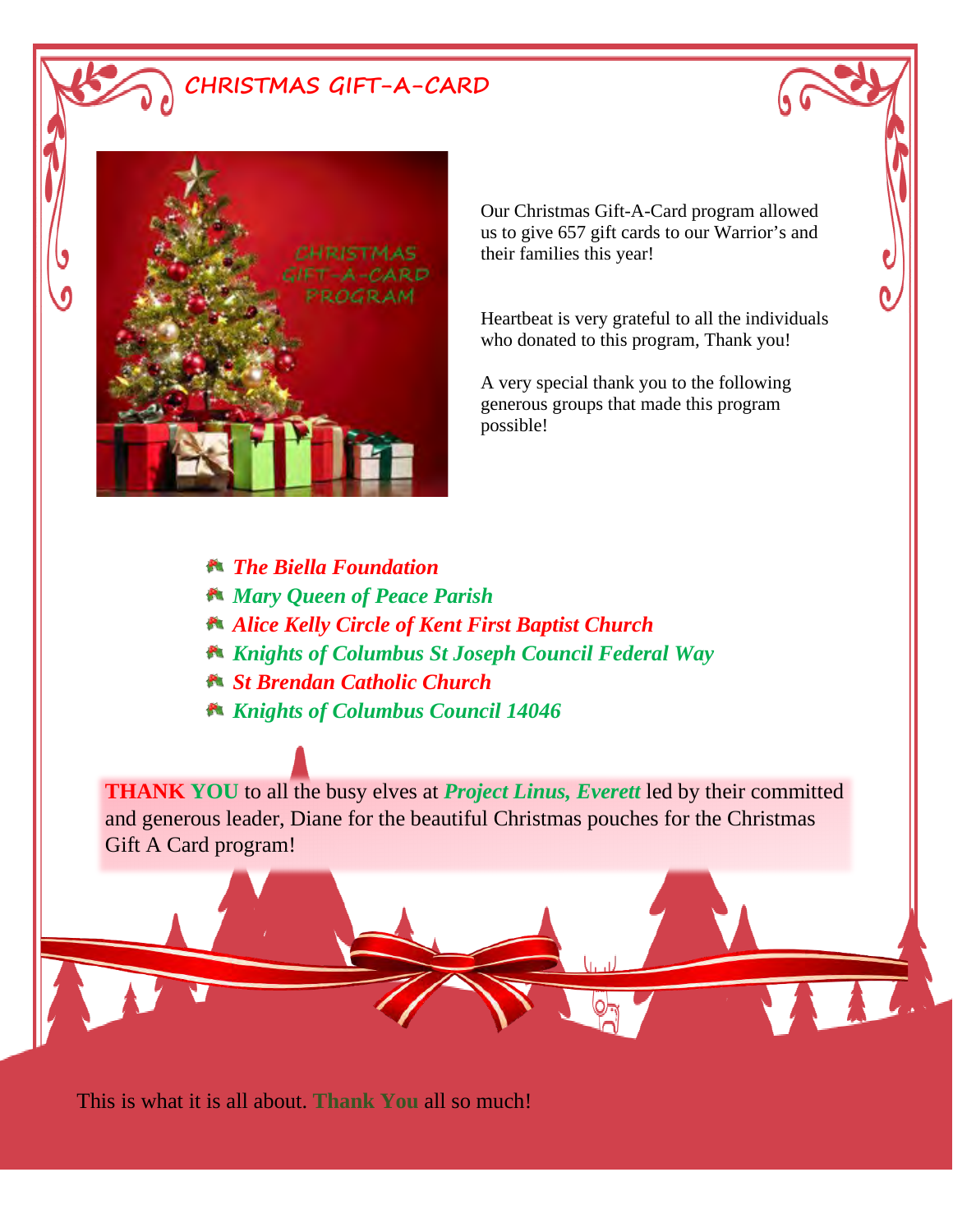# <span id="page-7-0"></span>**CHRISTMAS DINNER**

This year Heartbeat Serving Wounded Warriors**®** was able to donate to the National Guard.

Our donation helped provide dinner to 211 Service Members, Reserves, and Veterans of the National Guard.

This would not have been possible without the generous donations we received! **THANK YOU!!**



**Merry Christmas!**